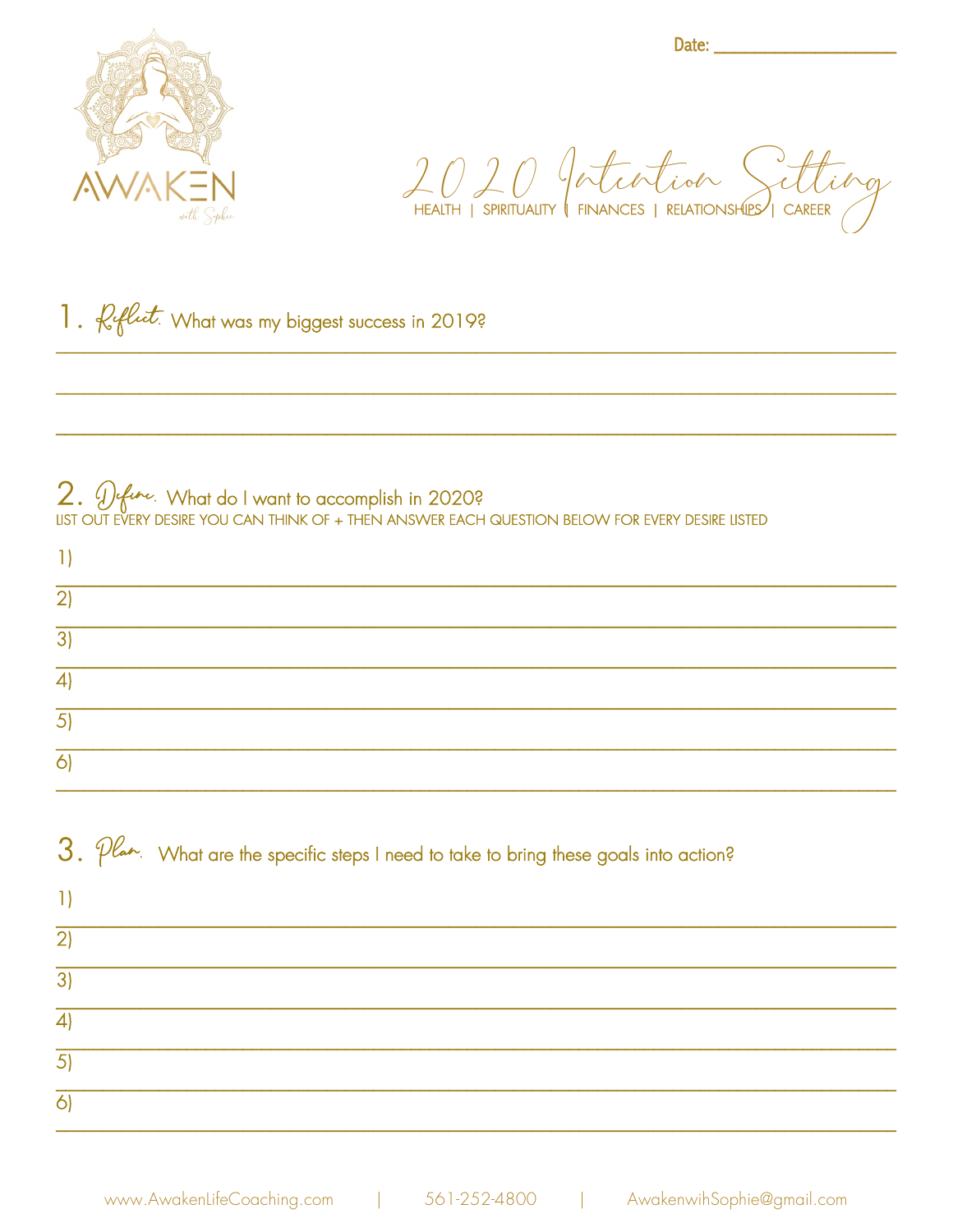4. Full put yourself inside the goal actually happening. How will I feel when these goals become my reality?

| $\left 2\right $ |  |  |  |
|------------------|--|--|--|
| 3)               |  |  |  |
| $\vert$          |  |  |  |
| 5)               |  |  |  |
| $\mathcal{L}'$   |  |  |  |

|                | 5. $\ell$ spord. What are some obstacles that may arise and $\rightarrow$ How do I plan to respond |
|----------------|----------------------------------------------------------------------------------------------------|
| $ 1\rangle$    |                                                                                                    |
| $\overline{2}$ |                                                                                                    |
| $\overline{3}$ |                                                                                                    |
| $\overline{4}$ |                                                                                                    |
| 5)             |                                                                                                    |
| $\overline{6}$ |                                                                                                    |

|                | 6. Submary $\frac{1}{2}$ . Take intentions from Question 2 + 4 and fill in the blanks. I want _______ so that I feel _____. |  |
|----------------|-----------------------------------------------------------------------------------------------------------------------------|--|
| $\vert$ 1)     |                                                                                                                             |  |
| $\overline{2}$ |                                                                                                                             |  |
| $\overline{3}$ |                                                                                                                             |  |
| $\overline{4}$ |                                                                                                                             |  |
| $\overline{5}$ |                                                                                                                             |  |
| $\vert$ 6)     |                                                                                                                             |  |
|                |                                                                                                                             |  |

7. Communicate. I will share these intentions with \_\_\_\_\_\_\_\_\_\_\_ to help keep me accountable + supported as I bring these intentions into manifestation.